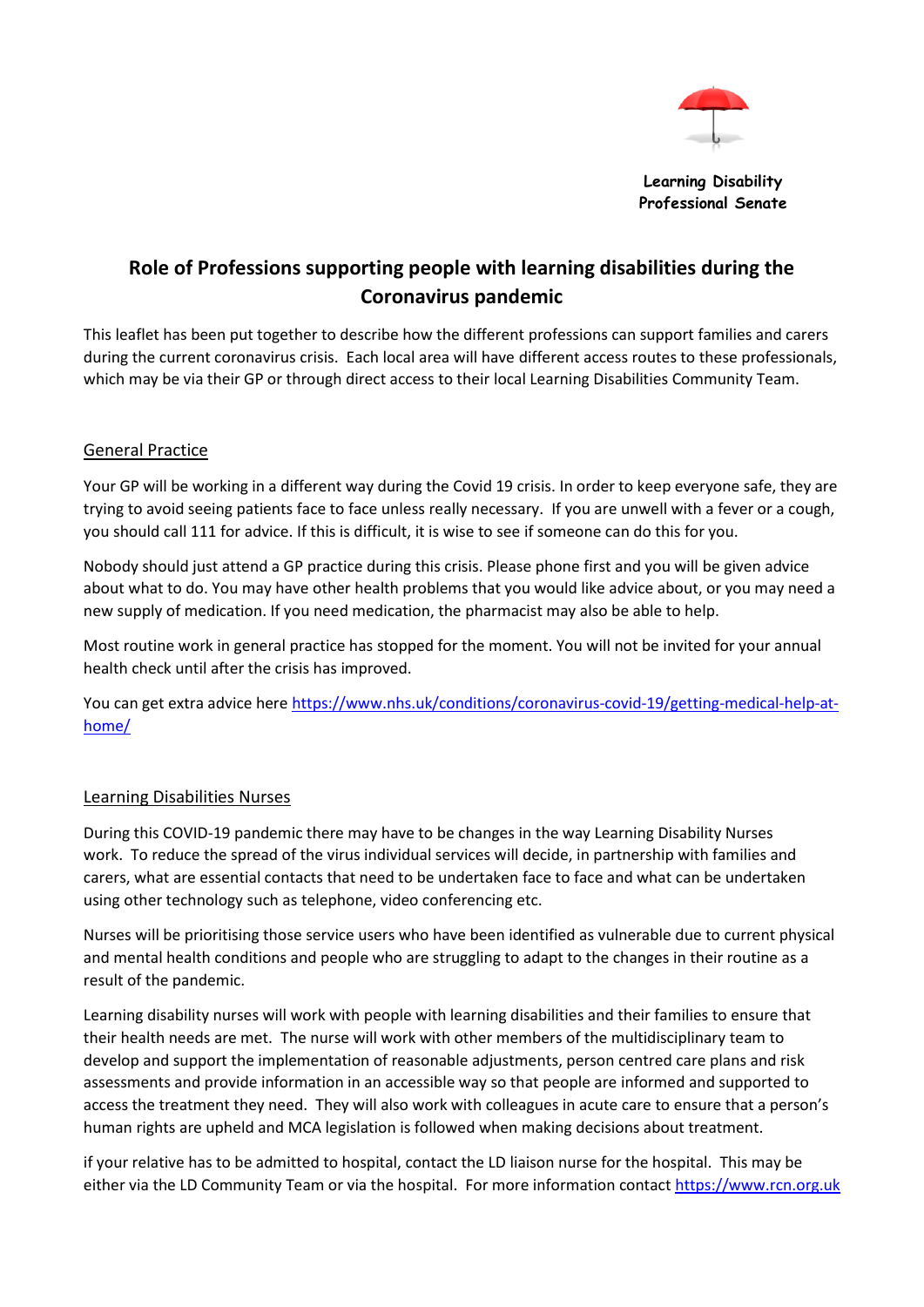# Clinical Psychologists

Whilst Clinical Psychologists might not be able to see people face to face at the moment, we can still speak on the phone or try and arrange a video call. Wherever they work, they are involved in offering psychological support to people with learning disabilities, their families and support staff – prioritising people with the greatest needs. Psychologists can:

- 1. advise on Positive Behaviour Support strategies including how to engage in activities, keeping a routine, making a plan to keep 'mentally healthy'
- 2. offer psychological and emotional support especially on coping with anxiety, serious illness, death and bereavement to help both the family and the person
- 3. help people with learning disabilities understand and have realistic expectations of themselves and people who support them
- 4. develop and share resources for people with learning disabilities, their families and staff
- 5. advise about assessment of capacity concerning health related decisions
- 6. ensure that within the restrictions, the least restrictive option is still maintained and to ensure minimum disruption to the person and their family
- 7. work with the person's network to ensure effective care co-ordination and contact is maintained, and focus where needed on advance care planning and end of life support.

For more information contact the Chair of the Intellectual Disability Faculty of the Division of Clinical Psychology at the British Psychological Society at [dcpldlead@bps.org.uk](mailto:dcpldlead@bps.org.uk)

### LD Psychiatrists

During the Covid pandemic LD psychiatrists would:

- Provide assessment, treatment and support for people with LD who were showing signs and symptoms of mental ill health within the limitations of social distancing by using telephone, video or internet based communications with service users, their carers and families often in partnership with other professionals in the local LD team
- Provide advice to GPs and to people with LD, their carers and families with regard to the optimal use of medication especially in circumstances which have led to a curtailment of activities and routines causing a rise in anxiety and agitation and sometimes a relapse of mental illnesses such as depression. This is done ensuring that the principles of STOMP guide prescribing practice and overmedication is avoided
- Provide support to intensive support teams to manage risks posed by people who show a deterioration in mental health which can prove to be problem for carers, families and the police
- Offer in patient support to people who can no longer be safely cared for in the community as well as provide advice to mainstream mental health and secure services
- When sanctioned use the enhanced "Emergency" Mental Health Act to provide treatment that is safe and the least restrictive

For more information contact the Chair of the Psychiatry of the Intellectual Disability Faculty at the Royal College of Psychiatrists at [Faculties@rcpsych-mail.com](mailto:Faculties@rcpsych-mail.com)

# Dietitians

Dietitian's provide advice relating to diet and health. There are lots of conditions that dietitians treat, some examples are malnutrition, diabetes, IBS, Autism. The British Dietetic Association have a range of Food Fact Sheets available on their website which give advice on these conditions and

more: [https://www.bda.uk.com/food-health.html.](https://www.bda.uk.com/food-health.html) If you're concerned that someone has reduced their eating and drinking, you can assess their weight loss using this screening tool (click on objective measurements and add weights and height) [https://www.bapen.org.uk/screening-and-must/must](https://www.bapen.org.uk/screening-and-must/must-calculator)[calculator.](https://www.bapen.org.uk/screening-and-must/must-calculator) These links will advise you on what you can do at home and when to contact the dietitian. The GP can make a referral to the dietitian for you or you can contact a freelance dietitian via their website <https://freelancedietitians.org/>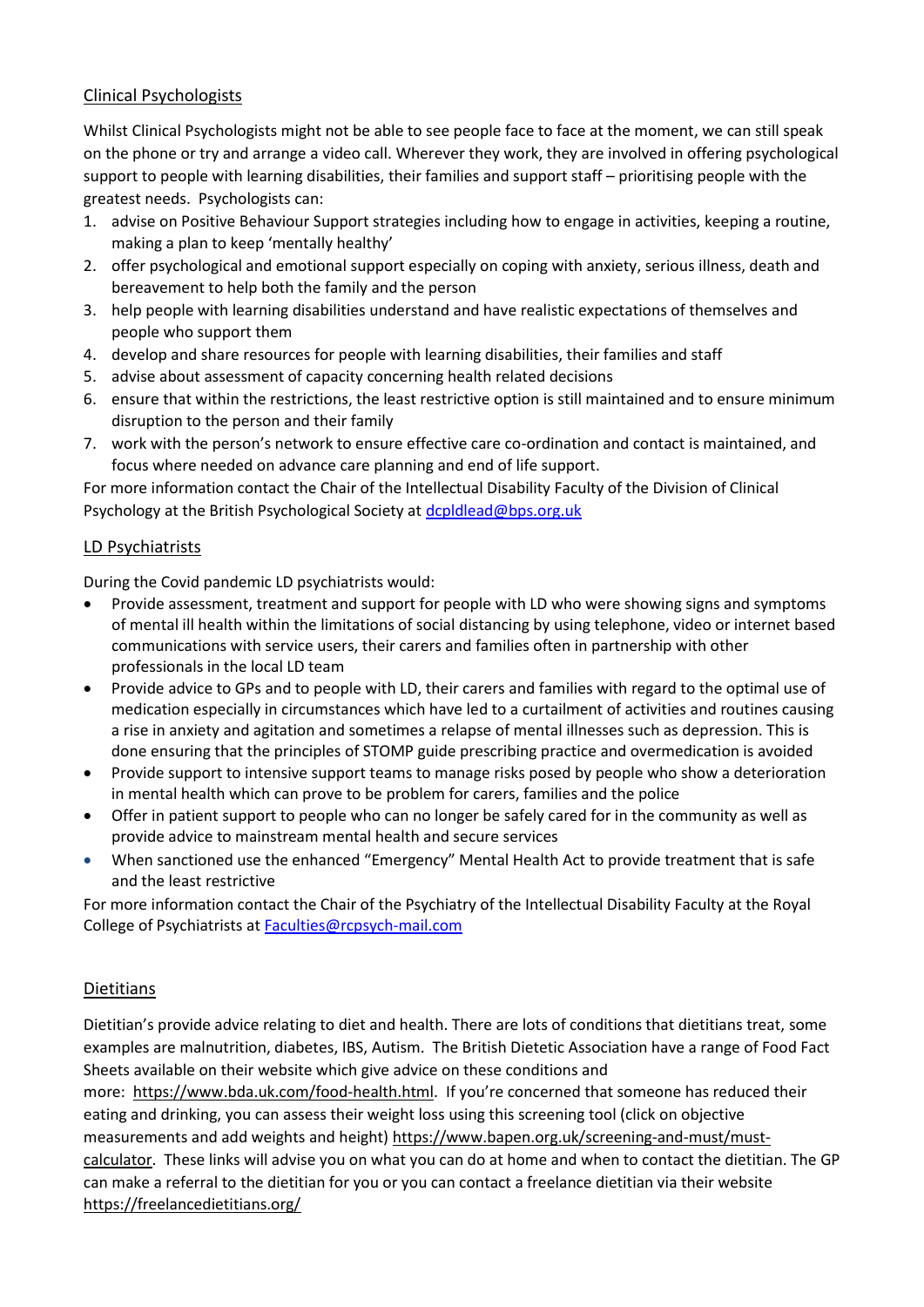### Occupational Therapists

Occupational therapists working with people with learning disabilities are interested in how a person's learning disability impacts on their day to day life. Occupational therapists support people with learning disabilities to help them access, develop and continue with life skills, work and leisure activities as independently as possible.

Whilst everyone experiencing severe occupational disruption as a result of COVID-19 and the changes to our day to day lives, people with learning disabilities will be finding this especially difficult in adjusting to those changed routines and roles. Occupational therapists are well placed to support people with learning disabilities, the families and care networks around this.

Occupational therapists are considered key workers so will continue to provide services. These services are likely to be different to what is usually offered. Each service will have their own business continuity plan in place to outline what they will continue to do and why might be on hold at the moment to reduce nonessential contacts and thus reduce spread of the virus.

It is likely that occupational therapists will be prioritising those people for whom COVID-19 is having the most impact on their day to day lives: people living independently; people who are experiencing significant changes to their usual care and support arrangements; people who will struggle to understand the impact of changed roles and routines; people who without current and ongoing occupational therapy will be at risk of deteriorating health and wellbeing; those at risk of hospital admission.

There is information and resources that you may find useful on the Royal College of Occupational Therapists websit[e https://www.rcot.co.uk/](https://www.rcot.co.uk/) 

### Physiotherapists

The ACPPLD recommend that the specialist learning disability physiotherapist's role during the COVID-19 pandemic is to provide support and advice for adults with a learning disability and their network of care to:

- 1. promote good physical health and mental well-being;
- 2. monitor for deterioration in health;
- 3. protect people from infection;
- 4. reduce demand on primary healthcare, prevent hospital admissions and support safe discharges; and
- 5. provide essential physiotherapy intervention based on a risk assessment.

Learning disability physiotherapists need to continue to advocate for adults with a learning disability and their network of care to ensure equity of care based on health need and outcome.

**More information will be available on the ACPPLD website** 

**<https://acppld.csp.org.uk/>**